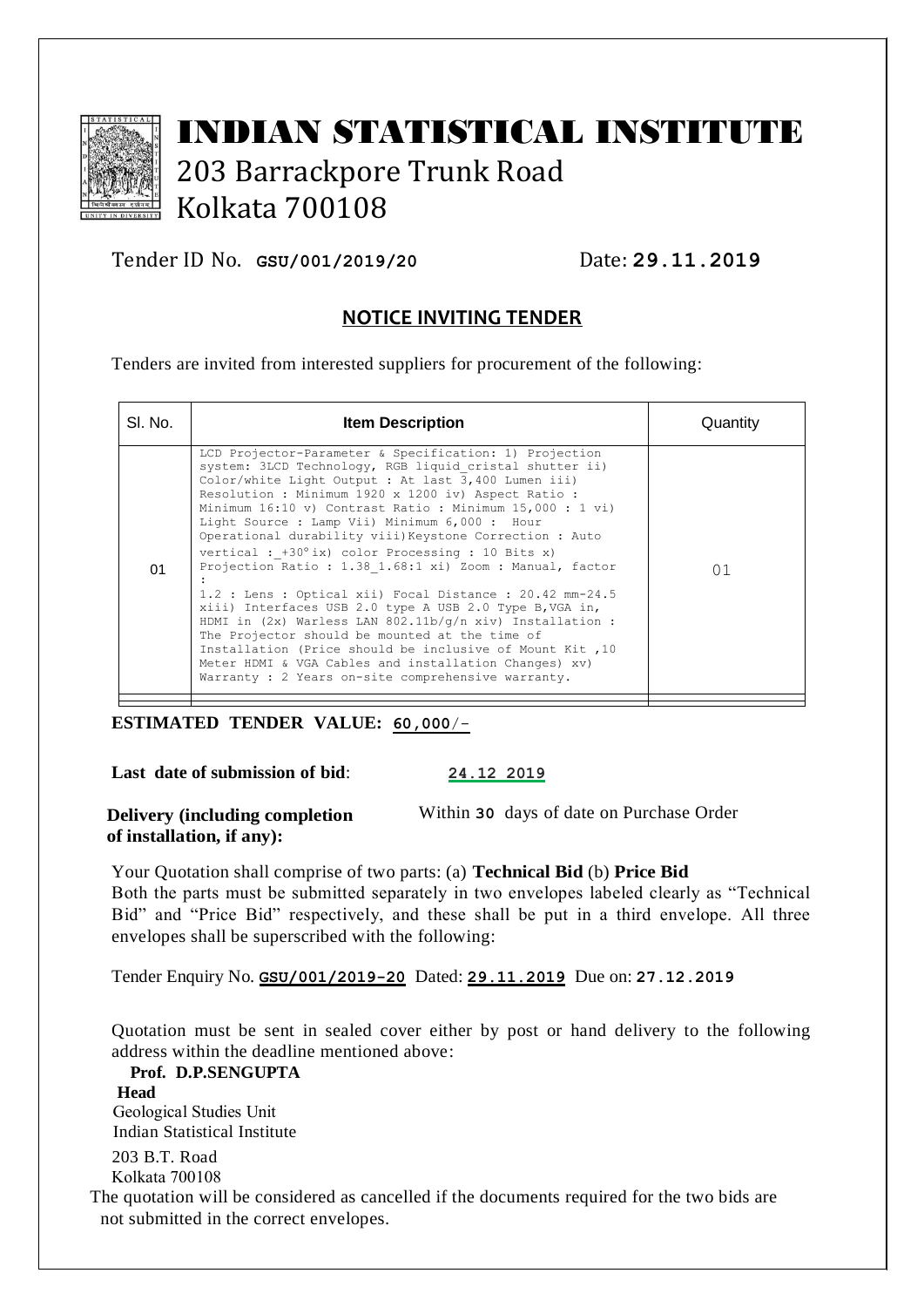| <b>Time Schedule for Tender</b>       |            |  |  |  |  |
|---------------------------------------|------------|--|--|--|--|
| Date of uploading of NIT              | 09.12.2019 |  |  |  |  |
| <b>Bid Submission Starts</b>          | 09.12.2019 |  |  |  |  |
| <b>Bid Submission ends</b>            | 30.12.2019 |  |  |  |  |
| Date of Opening of Technical Bid      | 31.12.2019 |  |  |  |  |
| Date of opening of Financial Proposal | 02.01.2020 |  |  |  |  |

## **In case the bidder is not a registered supplier of ISI, copies of the following documents must be attached with the Technical bid:**

- i) GST Registration Certificate
- ii) Trade License

An UNDERTAKING about the unconditional acceptance by the bidder of Terms and Conditions as stipulated in the attached document is to be submitted along with the technical bid, in the specified format.

Bids not submitted in the specified format or not accompanied by the requisite undertaking are liable to be rejected.

**MSME Criteria:** An organization having MSME registration of Government of India will get benefit as per MSME relaxation rules.

General Terms and Conditions as well as formats for submission of bids are mentioned in the attached document.

 **Prof.D.P.SENGUPTA** Geological Studies Unit Indian Statistical Institute

 203 B.T. Road Kolkata 700 108

Contact No: 9831801072 e-mail id **[dhurjati@isical.ac.in](mailto:dhurjati@isical.ac.in)**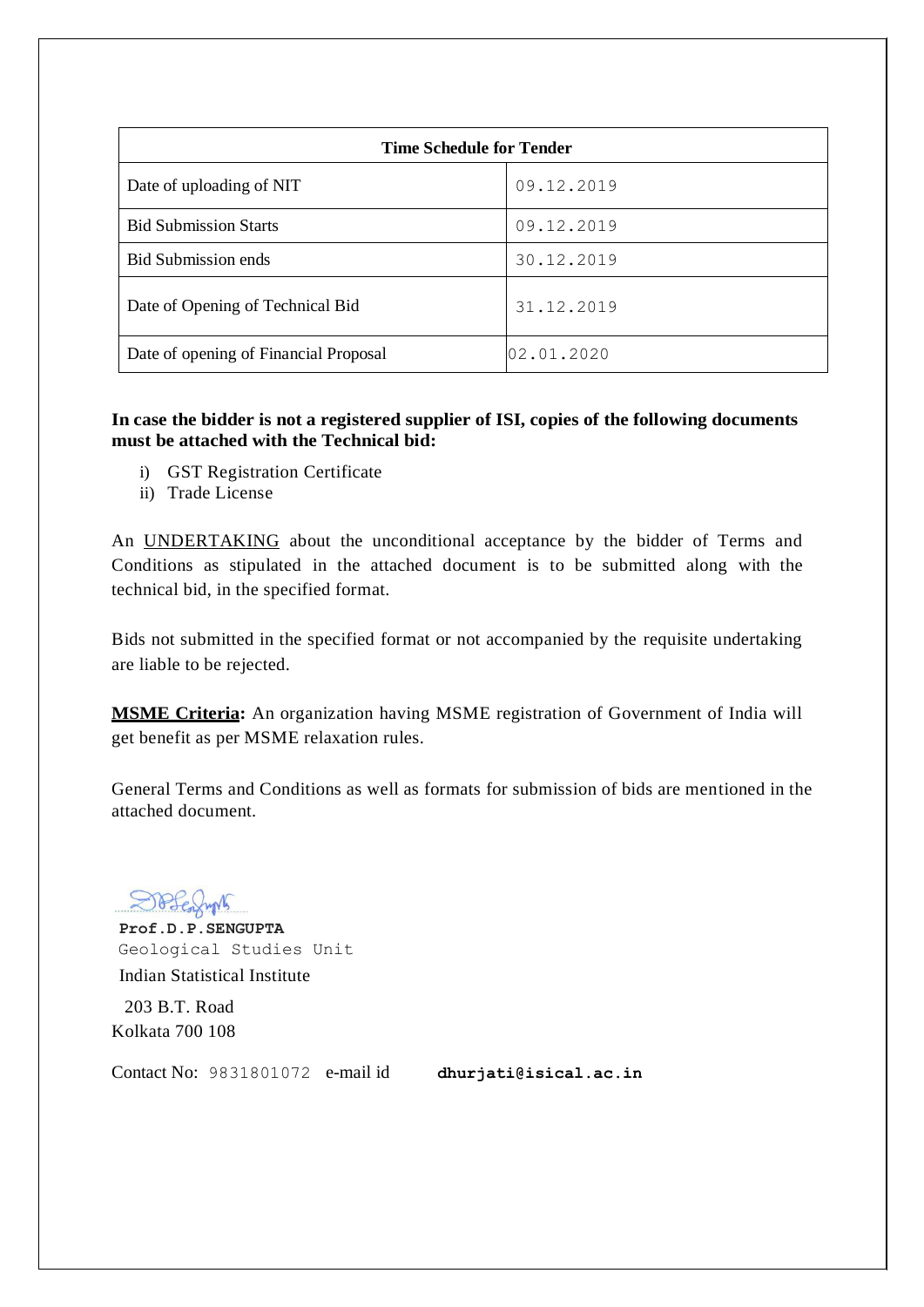## **GENERAL TERMS AND CONDITIONS RELATED TO SUBMISSION OF BIDS**

#### **1. Penalty for suppression/ distortion of facts**

Submission of false document(s) by vendor is strictly prohibited and may be liable for civil and criminal action.

#### 2.**Validity of the tender**

Offer must remain valid for 30 days from the date of opening of the price bid.

#### **3.Payment terms**

All rates should be quoted in INR only. Offer in any other currency will be rejected. Bids containing clauses like "Rates are subject to exchange rate fluctuations" will be rejected.

Payment will be made after satisfactory receipt of goods and installation, commissioning, testing and completion of all contractual obligations. Partial payment against partial supply within scheduled delivery period will not beadmissible.

#### **4.Tender Submission**

Suitable arrangements for receipt of the sealed tenders during the submission period through conspicuously located tender boxes in the procuring unit/section should be ensured. In case of bulky tender documents, there should be provision in NIT for submission of bids to designated officials by hand.

#### **5.Opening and Evaluation of Tender**

#### **A. Technical Bid**

- i) Technical bid will be opened by the designated tender opener (generally, the head or his/her representative) of the procuring unit orsection.
- ii) Cutting/overwriting/insertions must be accounted for by marking and putting initials.
	- iii) During technical evaluation, the tender opener, on behalf of the procuring unit or section may summon bidders and seek clarification/ information or additional documents or original hard copy of any of the documents already submitted. If these are not produced within the stipulated period, the bid may be liable for rejection.
	- iv) The procuring unit/section will summarize the evaluation of technical bids in the specified format [\(https://www.isical.ac.in/~cpc/nit.php\)](https://www.isical.ac.in/~cpc/nit.php) and will sent the summary sheet along with all technical bids to CPC for further processing.

## **B. Financial Bid**

- i) Financial bid of technically eligible vendors will be opened in a meeting (date and time will be intimated to the vendors well in advance) of the Central Purchase Committee.
- ii) At most two duly-authorized representatives of each technically eligible bidder may remain present during the opening of the pricebid.
- iii) Cutting/overwriting/insertions must be accounted for by marking and putting initials.
	- iv) For CVC rules regarding negotiation with L1, please referred to [circular number](http://cvc.nic.in/005crd012.pdf) [4/3/07 \(OM No. 005/CRD/012\) Dated the 3rd March,](http://cvc.nic.in/005crd012.pdf) 2007.
- **6. Way Bill/ Road Permit**

In case of requirement of Way Bill at the time of delivery, the institute will arrange for obtaining the necessary Way Bill/ Road Permit in the name of the vendor awarded this tender. However, the prescribed entry tax shall be borne by the vendor.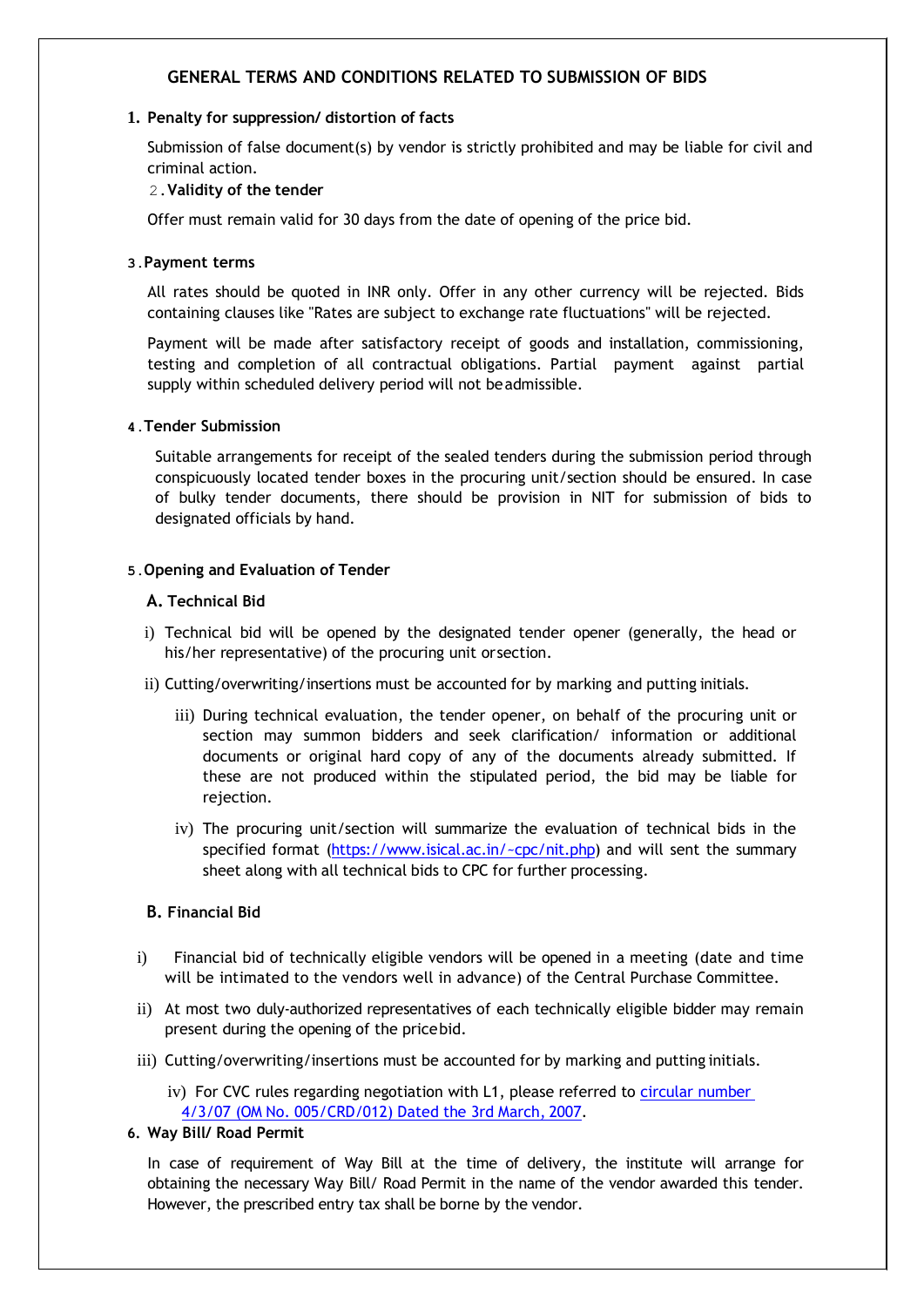**It is to be noted that the Indian Statistical Institute has Customs Duty Exemption Certificate and reduced GST rates, and the Vendor should make appropriate use of them.**

#### **7. Liquidated Damage Clause**

The schedules of delivery and installation, commissioning and testing as per Purchase Order are to be strictly adhered to. In case there is delay either in the delivery or successful completion, the vendor shall be liable to pay liquidated damages @ 0.5% of the total value of the purchase order per week or part of a week during which the delivery of such goods is delayed. Where delivery thereof is accepted after expiry of the period mentioned in purchase order the total damages so claimed shall not exceed 5% of the total contract price. Any variation in statutory levies and taxes within the contractual delivery period shall be borne by the Indian Statistical Institute. Beyond the delivery period, the upward variation of levies and taxes shall be borne by the vendor.

#### **8. Arbitration Clause**

In the event of any dispute or difference arising out of or in connection with the tender, the same shall be settled amicably by mutual consultation. If such resolution is not possible then the unresolved disputes or differences shall be referred to Arbitration as per the *Indian Arbitration and Conciliation Act, 1996.* It shall be subject to Kolkata (Calcutta) Jurisdiction only.

**9. The Central Purchase Committee, Indian Statistical Institute, Kolkata, reserves the right to cancel the tender at any time without assigning any reasons whatsoever thereof. While rejecting/recalling tenders, the authority must record clear, logical reasons for any such action on the file.**

........................................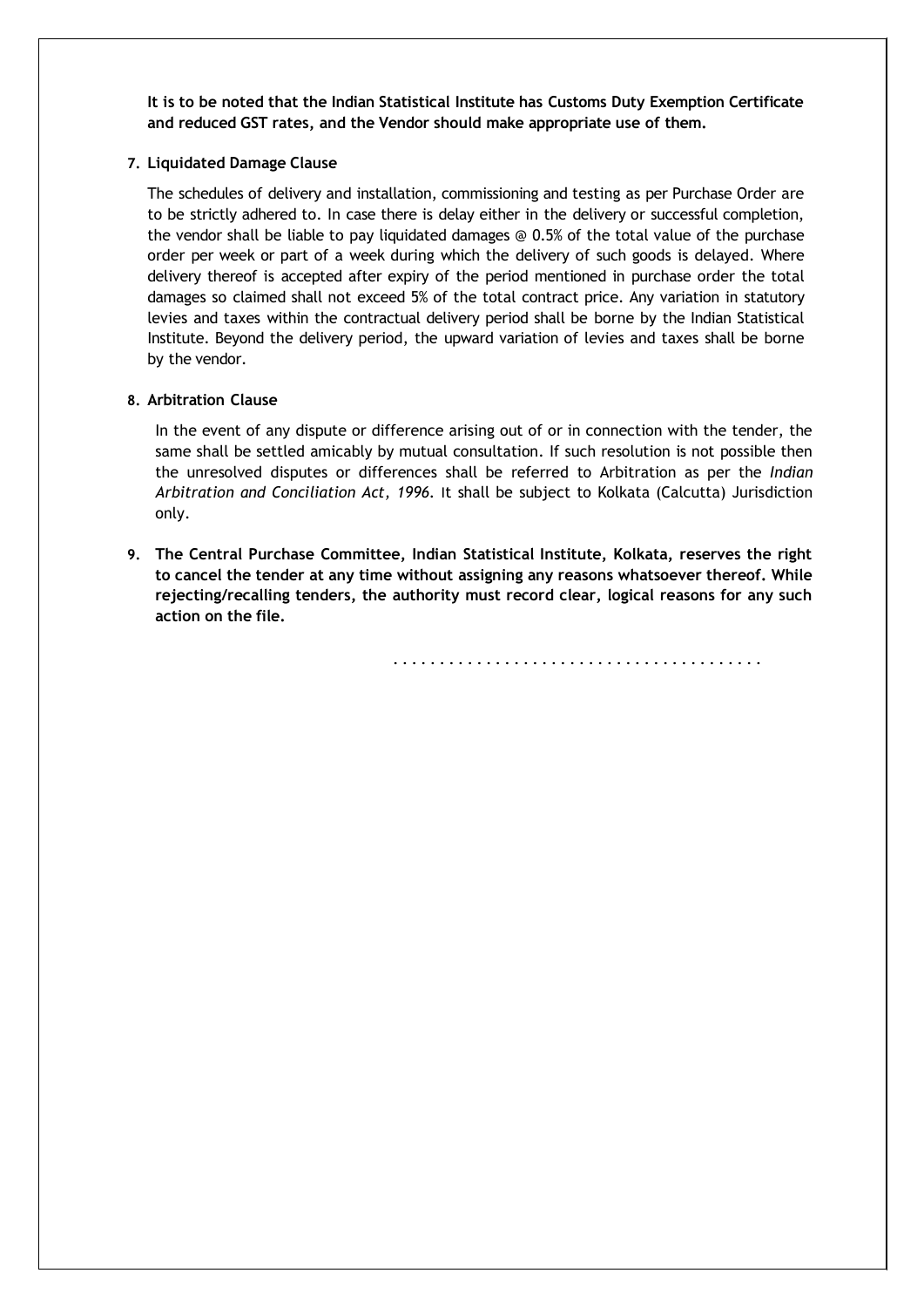# **FORMAT OF BIDS**

### **A. TECHNICAL BID**

| Tender Enquiry No. |                                                                      | Date of Tender Notice: |          |  |
|--------------------|----------------------------------------------------------------------|------------------------|----------|--|
| Sl. No.            | Item Description                                                     |                        | Quantity |  |
| 01                 | <b>ITEM NAME</b><br><b>Complete Specifications</b><br>Warranty terms |                        |          |  |
| 02                 | <b>ITEM NAME</b><br>Complete Specifications<br>Warranty terms        |                        |          |  |
|                    |                                                                      |                        |          |  |

## B. **PRICE BID**

- i. The rate is to be quoted in INR only.
- ii. Any overwriting will make the quotation liable to be rejected.
- iii. The bidder shall submit rate in the following format:

|                |           |                         |                                  | Date of Tender Notice:<br><u> 1989 - Jan Barbarat, prima prima prima prima prima prima prima prima prima prima prima prima prima prima pri</u> |                                |                               |                                       |
|----------------|-----------|-------------------------|----------------------------------|------------------------------------------------------------------------------------------------------------------------------------------------|--------------------------------|-------------------------------|---------------------------------------|
| SI.<br>No.     | Item Name | Quantity                | Unit Price<br>(exclusive of GST) | <b>GST</b>                                                                                                                                     | <b>Excise Duty</b><br>(if any) | Unit Price<br>(all-inclusive) | <b>Total Price</b><br>(all-inclusive) |
| 1              |           |                         |                                  |                                                                                                                                                |                                |                               |                                       |
| $\overline{2}$ |           |                         |                                  |                                                                                                                                                |                                |                               |                                       |
| $\cdot$        |           | $\cdot$<br>$\cdot$<br>٠ | $\bullet$                        |                                                                                                                                                |                                |                               |                                       |